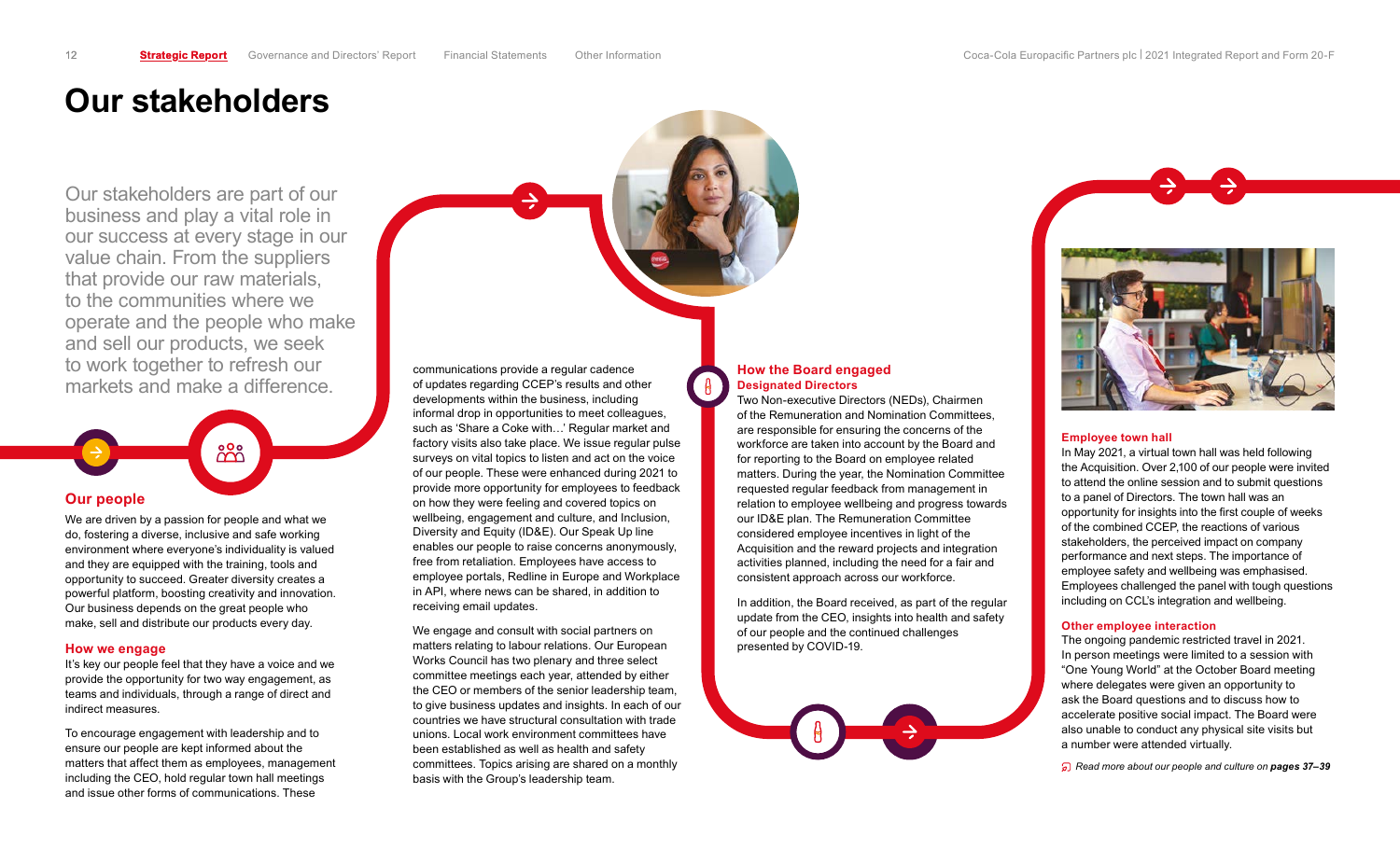# **Our stakeholders**

# **CONTINUED** €'  $\theta$

#### **Our shareholders**

Our shareholders provide the equity capital for our business, holding management to account on financial performance and discussing key environmental, social and governance (ESG) issues. We seek support from our shareholders through voting at the AGM and continued investment by long-term shareholders.

We maintained our dividend payout ratio of c.50% in 2021, which, following our strong performance during the year, resulted in dividend payouts of €638 million.

*Read more about our sources of funding on pages 56–58*

#### **How we engage**

Led by Investor Relations (IR), our comprehensive annual investor engagement plan covered: a virtual Capital Markets Day following the Acquisition explaining how the deal would create significant value for shareholders and strengthen our profile as an attractive and sustainable total return investment opportunity; the AGM; investor roadshows (including ESG specific conferences); analyst meetings; proxy advisor engagement and consulting major shareholders on executive remuneration; half yearly earnings presentations and webcast conference calls; trading updates with webcast conference calls.

Our Company Secretary and IR team engage with investors' governance teams predominantly around the AGM.

#### **How the Board engaged**

The CEO attends investor conferences, participates in roadshows and is available to shareholders. The Chairman of the Remuneration Committee engages with shareholders on the Remuneration Policy and its implementation. Directors attended the AGM, which provides an opportunity for shareholders to ask questions. In 2021 it was a closed meeting, due to COVID-19.

IR provides quarterly updates to the Board covering share price, analyst comments and city reaction, IR activity and the shareholder register and investor feedback. Periodic deep dives are provided along with brokers and analysts sessions, most recently in September 2021.



#### **Our Franchisors**

We conduct business primarily under agreements with TCCC and a limited number of franchisors. These generally give us exclusive rights to make, distribute and sell beverages in approved packaging in specified territories. We drive sales to customers so that our franchisor's brands are available where and when consumers want them.

#### **How we engage**

We prioritise regular management contact with all our franchisors at different functional, sales and marketing levels, including regular top level meetings with TCCC. Our General Managers (GMs) have ongoing dialogue with franchisors. Annually, from September to February, our GMs present business plans to customers, and we often ask franchisors to join us at these presentations. If an incident or crises arises on product-related issues we will proactively engage with franchisors to resolve the issue.

#### **How the Board engaged**

Our Board engages both directly and indirectly with our franchisors. The Board receives regular updates on franchisors through reports from the CEO and the Chief Commercial Officer, as well as the Affiliated Transaction Committee (ATC) updates including on performance, relationships and key issues. The Board also received an update from the Chairman and CEO of TCCC and his leadership team at the September Board meeting on growth opportunities and strategy.

*Read about our relationship with TCCC and other franchisors on page 201*



### **Our Suppliers**

In Europe we have a network of around 13,200 suppliers and additional local suppliers across our API markets. They supply a wide range of commodities and services such as ingredients, packaging, utilities, equipment, facilities management, fleet and logistics, sales and marketing, information technology and general administration. We rely on a process to ensure we engage with suppliers, including in areas such as business continuity. Partnering and collaboration with suppliers on sustainability is helping to drive progress on delivering our This is Forward commitments, while sustainable sourcing ensures security of supply of all the commodities and services needed to make, sell and distribute our drinks.

#### **How we engage**

We encourage strategic relationships with our suppliers, encouraging collaboration and fostering investment to find innovative solutions to business challenges. This partnership approach helps to ensure suppliers provide high quality, safe and sustainable products and services.

In 2021, we engaged with strategic suppliers across Europe and API following the Acquisition, working together under our Supplier Relationship Management (SRM) programme. Due to COVID-19, face to face



interaction was limited but we compensated with virtual meetings held at the most senior levels, focusing on supply security and progress on sustainability.

We hold supplier days in Europe and API; the last supplier day in Europe was virtual, pre Acquisition in October 2020 with more than 200 unique suppliers in attendance. Prior to the Acquisition, CCL held a supplier day in early 2021.

#### **How the Board engaged**

As part of operating with integrity, we have guidelines approved at Board level setting out expectations and requirements of our suppliers in relation to expected conduct, for example, in relation to human rights, health and safety and other matters.

As well as attending our supplier days, the CEO and CFO informs the Board on key supplier relationships and payments. Supplier risk management is also a topic of discussion at the Audit Committee generally as part of the Enterprise Risk Management discussions.

Further, due to COVID-19, and in addition to the impacts of Brexit resulting in a shortage of lorry drivers during the latter part of 2021, frequent discussions were held by the Board in relation to the responses of key suppliers, notably their ability to continue to provide services at the required standards within COVID-19 restrictions that may have applied globally from time to time.

*Read more about action we're taking on our supply chain on pages 35–36*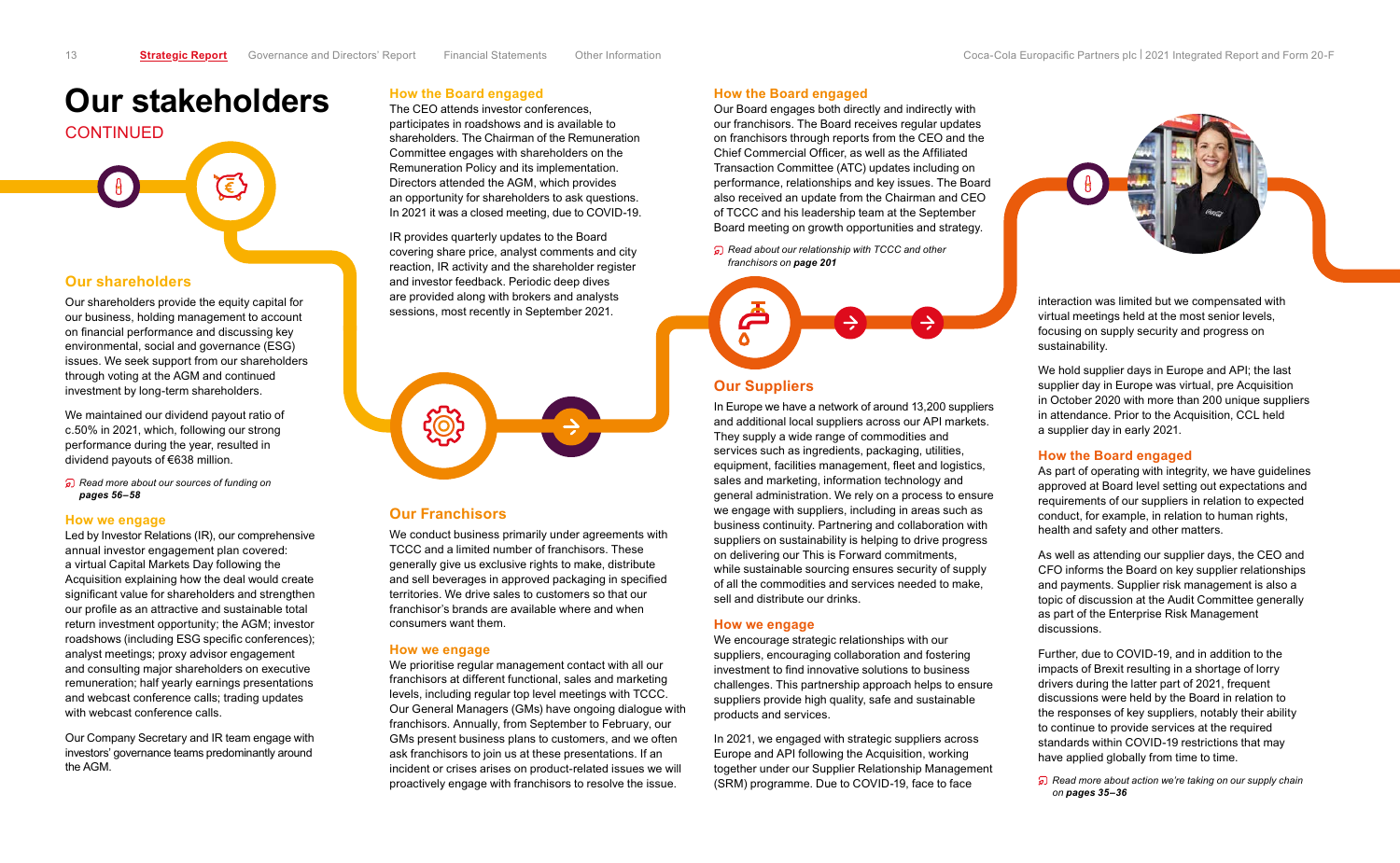<span id="page-2-0"></span>CONTINUED

We strive to be our customers' preferred partner. We foster strong relationships with our customers and aim to supply the drinks people want, where and when they want them. Our customer centric operating model is focused on delivering the strongest execution to our frontline and reaching a broad range of outlets, while making it easier to do business with us.

#### **How we engage**

Thousands of our sales force call on our customers every day across all our territories (subject to COVID-19).

Our GMs own customer relationships and, together with our sales teams, regularly engage with customers. In 2021, our customer engagement included a four day event with Metro and a customer event in our Spain office.

We also engage with customers internationally through TCCC's Global Customer Governance Board, where certain international customers request this single point of contact within the Coca-Cola system. This engagement is limited to our markets under strict legal protocols.

During the COVID-19 pandemic, we continued to focus on supporting our customers and keeping retailers stocked. For example, we adjusted production to ensure we were delivering the products that people wanted in store.

#### **How the Board engaged**

The Board has limited direct engagement with customers but receives periodic presentations from select customer leaders. In 2021, the Board invited Asda's CEO to present. The discussion centred on Asda's commercial proposition and how, in GB, it partners with suppliers and customers.



Drinking motivations and occasions drive demand for a range of drinks. We work with our customers to ensure that the drinks reaching consumers are high quality, safe and taste great. Our franchisors generally own the relationship with the consumers.

#### **How we engage**

Our teams partner with franchisors to understand consumer needs. Customers also provide feedback on consumers.

We have limited direct engagement with consumers, although they buy and consume our products. Our consumer care line provided on all our packaging gives consumers the opportunity to give feedback directly and our nutritional labelling on products provides consumers with the information they need to make an informed choice.

#### **How the Board engaged**

The Board attends presentations on trends and behavioural patterns that could affect consumers and our interaction with them. The ATC oversees CCEP's relationships with franchise partners, through which we are able to keep focus on development and diversification of our portfolio. An update from the Chairman of the ATC is provided at each Board meeting and the CEO also provides updates to the Board as necessary. The Audit Committee receives updates on any material incidents affecting consumers.

The Board has limited direct engagement with consumers but is able to directly engage through market visits. This was limited in 2021 due to COVID-19.

#### **Our Communities**

We have a strong local heritage and presence. We seek to make a positive difference, addressing challenges our communities face by supporting local partnerships and by tackling key local sustainability issues such as litter, health, water stress and youth unemployment. We recognise the economic, social and environmental interaction between our business and our communities. Our people live in our local communities and we use local resources, such as water and transport systems, to make, sell and distribute our products.

#### **How we engage**

We engage with our communities on many different levels. Our local management and Public Affairs, Communications and Sustainability (PACS) team engages directly and employees engage through volunteering. Many of our local charitable and community partnerships, such as local water replenishment projects and youth development programmes, are delivered in partnership with NGOs.

Our Group management and PACS team engage more widely in communities on important issues such as the environment, ID&E, and empowering and supporting young people. They also engage with TCCC on key issues as part of a wider social framework, partnering with pan-European and global NGOs.

#### **How the Board engaged**

Information and updates on CCEP's community partnerships are provided to the Corporate Social Responsibility (CSR) Committee (the Committee) who has reviewed reports on local water stress and the health of watersheds. Deep dives are provided on key topics of interest to our Committees and the Chairman of the Committee provides the Board with detailed updates at each Board meeting following Committee meetings.

*Read more about the work we do in local communities on pages 29–30*

The Board remains committed to understanding our markets and customers. Virtual market visits were arranged in 2021, to mitigate the COVID-19 health and safety risks of in person visits. The Board received insights on matters including field sales activation, marketing and adding value for retailers.

The CEO provides regular updates to the Board on customer relationships, development and engagement including on home channel customer satisfaction metrics and on AFH equivalents when available. The Board is updated regularly on key channel growth, together with changes in coverage and execution performance supporting growth for our customers. Customers were also discussed at the Board strategy session in September 2021.